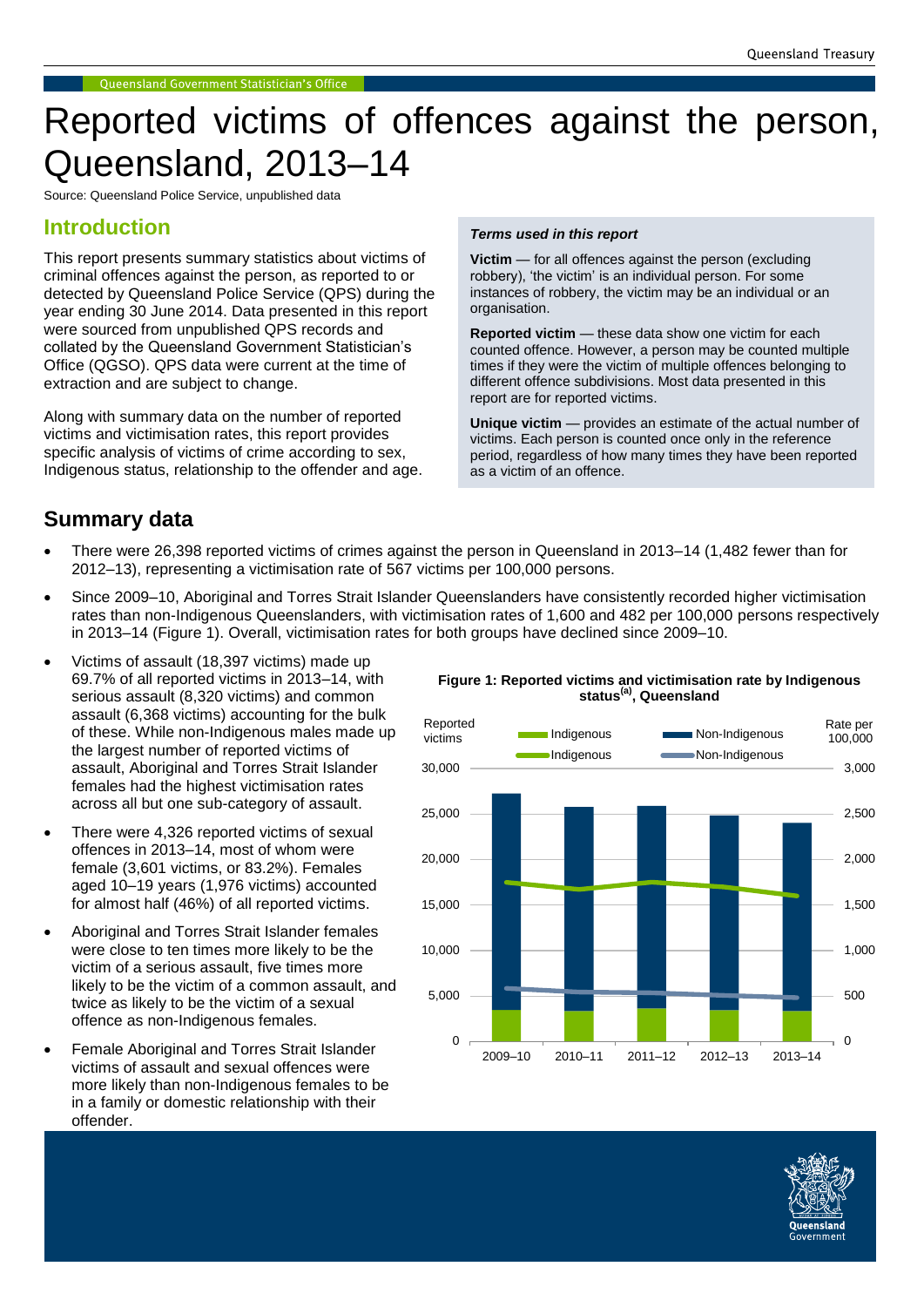#### **Oueensland Government Statistician's Office**

**Table 1: Reported victims of crime by offence, sex and Indigenous status, Queensland, 2013–14**

| Offence                                          | Sex <sup>(a)</sup> |        | Indigenous status |                |            |        |
|--------------------------------------------------|--------------------|--------|-------------------|----------------|------------|--------|
|                                                  | Male               | Female | Indigenous        | Non-Indigenous | Not stated | Total  |
| Assault                                          | 10,968             | 7,404  | 2,659             | 14,494         | 1,244      | 18,397 |
| Grievous assault <sup>(b)</sup>                  | 717                | 172    | 195               | 601            | 95         | 891    |
| Serious assault <sup>(c)</sup>                   | 4,713              | 3,597  | 1,457             | 6,304          | 559        | 8,320  |
| Serious assault (other) <sup>(d)</sup>           | 1,904              | 911    | 284               | 2,371          | 163        | 2,818  |
| Common assault <sup>(e)</sup>                    | 3,634              | 2,724  | 723               | 5,218          | 427        | 6,368  |
| Sexual offences                                  | 716                | 3,601  | 444               | 3,248          | 634        | 4,326  |
| Rape and attempted rape                          | 124                | 1,103  | 121               | 1,000          | 106        | 1,227  |
| Other sexual offences                            | 592                | 2,498  | 323               | 2,248          | 528        | 3,099  |
| Homicide                                         | 77                 | 41     | 11                | 56             | 51         | 118    |
| Homicide (murder)                                | 24                 | 17     | 5                 | 13             | 23         | 41     |
| Other homicide                                   | 53                 | 24     | 6                 | 43             | 28         | 77     |
| Robbery                                          | 767                | 315    | 35                | 936            | 111        | 1,082  |
| Armed robbery                                    | 341                | 111    | 10                | 399            | 43         | 452    |
| Unarmed robbery                                  | 426                | 204    | 25                | 537            | 68         | 630    |
| Other offences against the person <sup>(1)</sup> | 1,185              | 1,288  | 196               | 1,952          | 327        | 2,475  |
| <b>Total</b>                                     | 13,713             | 12,649 | 3,345             | 20,686         | 2,367      | 26,398 |

(a) Males and females may not add to total, due to a small number of records where sex was not stated.

(b) An assault which causes serious bodily injury, i.e. loss of a body part, serious disfigurement, endangerment of life or threat of permanent injury, if it were untreated.

(c) Serious assault resulting in injury (excluding grievous assault).

(d) Serious assault not resulting in injury.

(e) An assault not involving any aggravating circumstances as defined above.

Includes extortion, kidnapping and abduction, deprivation of liberty, life endangering acts, and stalking.

# **Reported victims by offence type**

There were 26,398 reported victims of offences against the person in Queensland in 2013–14 (Table 1), representing a victimisation rate of 567 per 100,000 persons. Although the overall distribution of victims was slightly toward males (13,713 persons, or 51.9%) over females (12,649 persons, 47.9%), females were more likely to be victims of sexual offences than males. More than one in ten reported victims were Aboriginal and Torres Strait Islander persons, accounting for 3,345 or 12.7% of total victims.

#### **Assault**

Assaults comprised approximately seven out of ten reported victims of offences against the person in Queensland in 2013–14, with 18,397 victims accounting for 69.7% of total. Around six in ten reported victims of assault were male (10,968 victims, or 59.6%), while 2,659 (14.5%) were Aboriginal and Torres Strait Islander persons. Due to the relatively small size of the Aboriginal and Torres Strait Islander population, the victimisation rate for that group considerably exceeds that for the non-Indigenous population in all categories of assault and sexual offences.

#### *Grievous assault*

There were 891 reported victims of grievous assault in Queensland in 2013–14. Victims were predominantly males (717 victims, or 80.5%). Just over two in ten were Aboriginal and Torres Strait Islander persons (195 victims, or 21.9%).

While non-Indigenous males comprised the greatest number of reported victims of grievous assault (523 victims), Aboriginal and Torres Strait Islander males were more than five times as likely to be the victim of a grievous assault than non-Indigenous males (a rate of 131 and 24 per 100,000 persons respectively) (Figure 2). Victimisation rates for Aboriginal and Torres Strait Islander females (82 per 100,000 persons) were also substantially higher than those for non-Indigenous males and non-indigenous females.



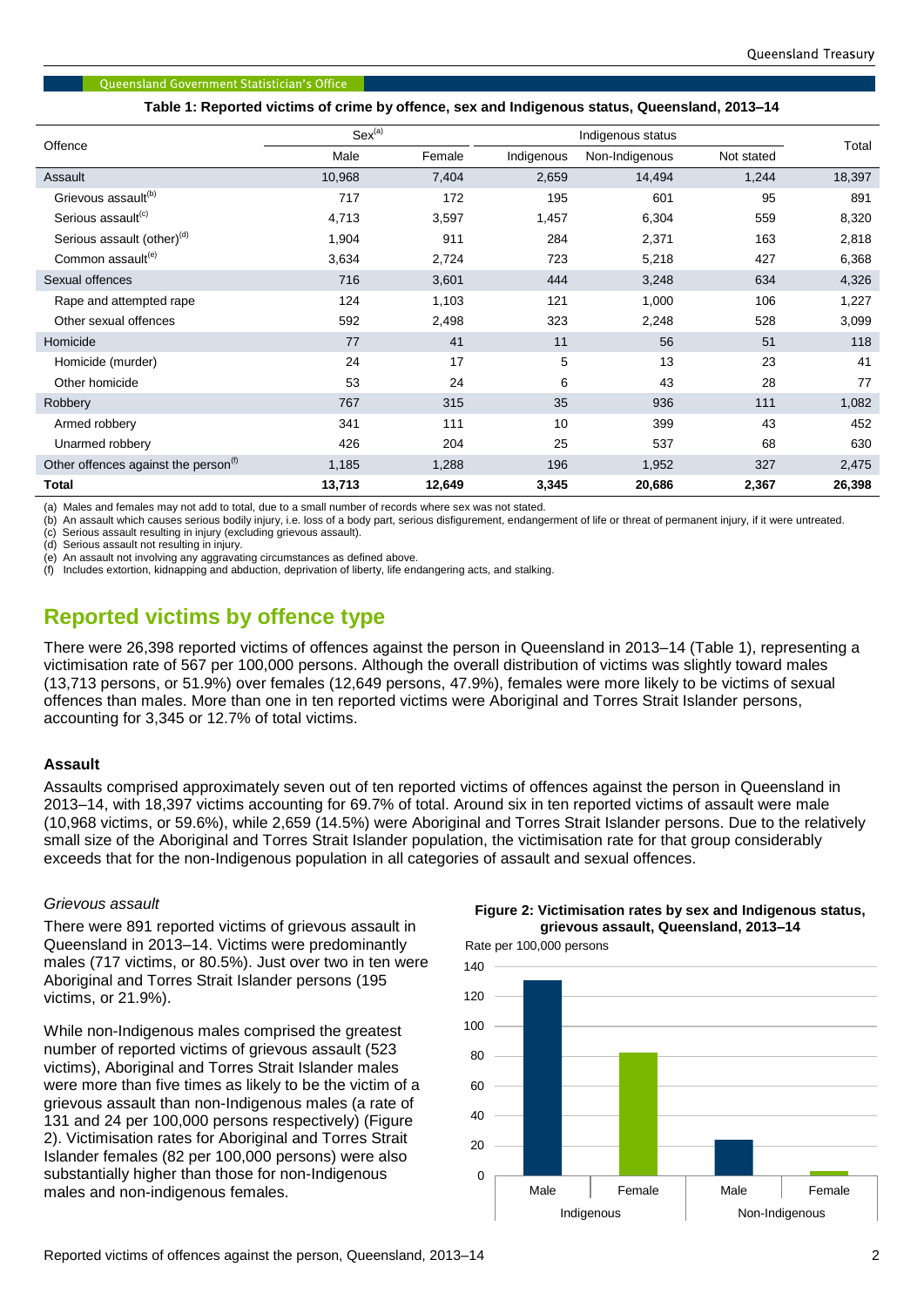#### Queensland Government Statistician's Office

#### *Serious assault*

There were 8,320 reported victims of serious assault in Queensland in 2013–14. The majority of these were males (4,713 victims, or 56.6%). Aboriginal and Torres Strait Islander persons accounted for 1,457 or 17.5% of reported victims of serious assault.

Despite recording a lower number of reported victims than both non-Indigenous males and females, Aboriginal and Torres Strait Islander females recorded the highest victimisation rate for serious assault (1,038 per 100,000 persons), close to ten times the victimisation rate recorded for non-Indigenous females (109 per 100,000 persons) (Figure 3).

#### *Serious assault (other)*

There were 2,818 reported victims of serious assault (other) in Queensland in 2013–14. Around two-thirds (1,904 victims, or 67.6%) were male, and 10.1% (284 victims) were Aboriginal and Torres Strait Islander persons.

As with serious assault, Aboriginal and Torres Strait Islander females had the highest victimisation rate (210 per 100,000 persons), followed by Aboriginal and Torres Strait Islander males (132 per 100,000 persons).

#### *Common assault*

There were 6,368 reported victims of common assault in Queensland in 2013–14, including 3,634 males (57.1%) and 723 Aboriginal and Torres Strait Islander persons (11.4%).

While non-Indigenous males and females accounted for the largest numbers of reported victims for common assault, Aboriginal and Torres Strait Islander females recorded the highest victimisation rate for common assault (458 per 100,000 persons), close to five times the victimisation rate recorded for non-Indigenous females (96 per 100,000 persons) (Figure 4).

#### **Sexual offences**

There were 4,326 reported victims of sexual offences in Queensland in 2013–14, comprising 1,227 victims of rape and attempted rape and 3,099 victims of other sexual offences. Reported victims of sexual offences were predominantly female, with 3,601 victims accounting for 83.2% of the total. Around one in ten sexual offence victims were Aboriginal and Torres Strait Islander persons (444 victims, or 10.3%).

While non-Indigenous females made up the largest number of reported victims of sexual offences (2,739 victims), Aboriginal and Torres Strait Islander females were twice as likely as non-Indigenous females to be the victim of a sexual offence (victimisation rates of 270 and 133 per 100,000 persons respectively) (Figure 5).

#### **Figure 3: Victimisation rates by sex and indigenous status, serious assault, Queensland, 2013–14**





#### **Figure 4: Victimisation rates by sex and Indigenous status, common assault, Queensland, 2013–14**



**Figure 5: Victimisation rates by sex and Indigenous status, sexual offences, Queensland, 2013–14**

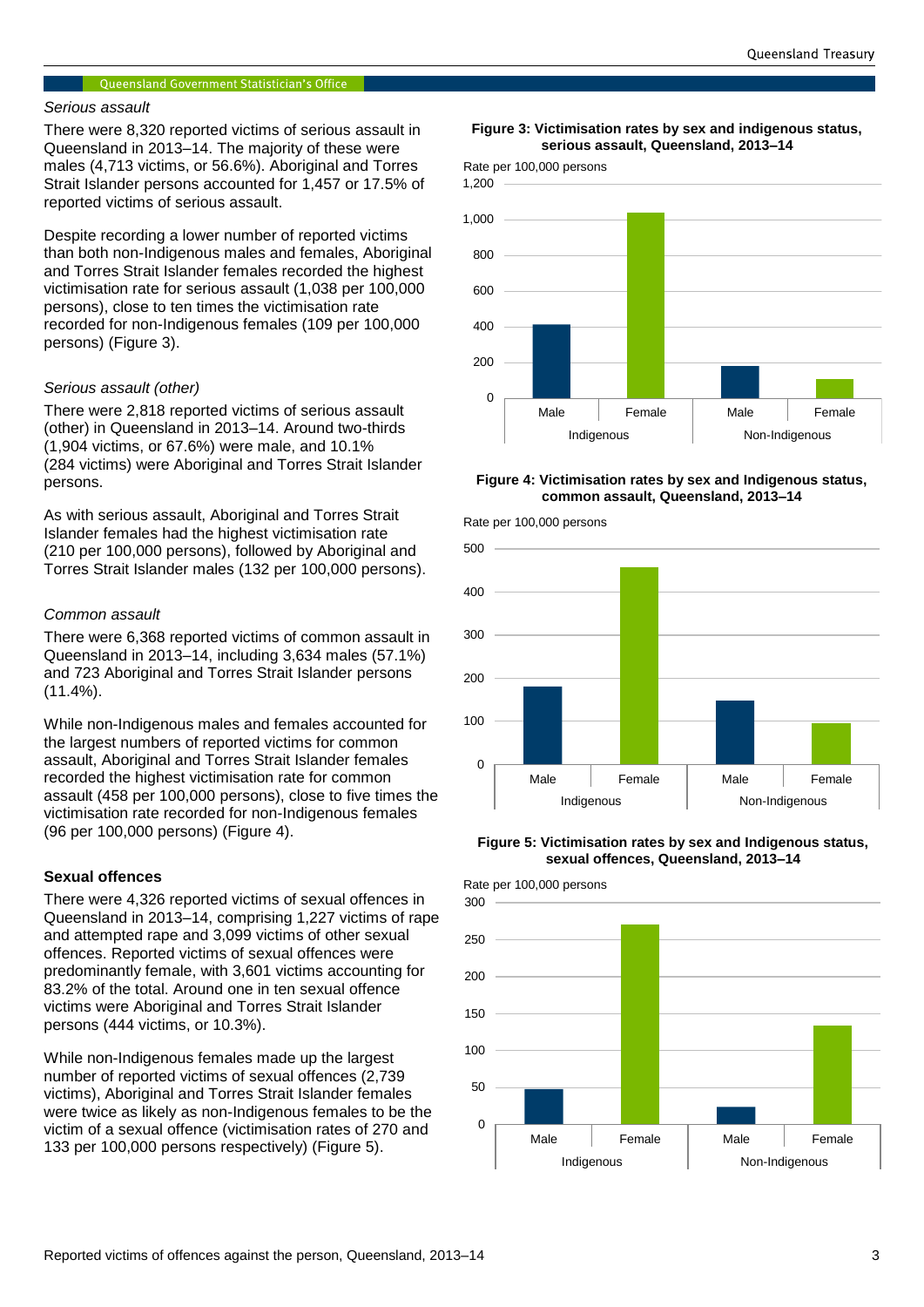#### Queensland Government Statistician's Office

#### **Homicide**

There were 118 reported victims of homicide in Queensland in 2013–14, accounting for 0.4% of total reported victims of crimes against the person in the state over this period. Around two-thirds of reported victims of homicide were males (77 victims, or 65.3%) and 9.3% (11 victims) were Aboriginal and Torres Strait Islander persons.

#### **Robbery**

There were 1,082 reported victims of robbery in Queensland in 2013–14, comprising 452 victims of armed robbery and 630 victims of unarmed robbery. Males (767 victims, or 70.9%) were more likely to be victims of robbery than females, while 35 victims (3.2%) were Aboriginal and Torres Strait Islander persons.

#### **Other offences against the person**

Of the 2,475 reported victims of other offences against the person recorded in Queensland in 2013–14, just over half (1,288 victims, or 52.0%) were females. Aboriginal and Torres Strait Islander persons made up 196 victims (or 7.9%).

## **Relationship between victim and offender**

Overall, 67.6% of reported victims of crime in Queensland in 2013–14 knew their offender<sup>1</sup>. The incidence and characteristics of the relationship between victim and offender vary markedly according to the sex and Indigenous status of the victim, as well as the offence committed.

More than half (57.5%) of Aboriginal and Torres Strait Islander females who were victims of assault were in a family or domestic relationship with the offender, while a further 35.0% were assaulted by a person who was known to them outside of that relationship (Figure 6)<sup>2</sup>. Only 7.5% of female victims in this group were assaulted by strangers. In contrast, non–Indigenous female victims were more likely to know their assailant outside of a family or domestic relationship (44.5%), or to be assaulted by a stranger (26.0%).

Aboriginal and Torres Strait Islander males who were victims of assault were also more likely to be in a family or domestic relationship with their assailant than non–Indigenous male victims (37.0% and 8.5% respectively), although both groups had a similar incidence of assault by persons known to them (45.5% and 46.2% respectively). Around 45.4% of non– Indigenous male victims were assaulted by strangers, compared with just 17.5% of Aboriginal and Torres Strait Islander male victims.

Similarly, for reported victims of sexual offences, Aboriginal and Torres Strait Islander females were more likely to be in a family or domestic relationship with their offender (47.2%) than non-Indigenous females (33.1%) (Figure 7). Non– Indigenous female victims of sexual offences were almost twice as likely to have no relationship with the offender than Aboriginal and Torres Strait Islander females (21.5% and 11.3% respectively). The relationship between victim and offender for male victims of sexual assault was relatively similar for both Aboriginal and Torres Strait Islander and non-Indigenous persons.



**Figure 6: Relationship between reported victim and offender, assaults, Queensland, 2013–14**

**Figure 7: Relationship between reported victim and offender, sexual offences, Queensland, 2013–14**



 $1$  See endnotes for details of the relationship classification used in this section.

<sup>2</sup> Excludes 1,268 offender records (or 6.9% of the total) where Indigenous status of victim was not identified, and 261 Indigenous and 1,810 non– Indigenous offender records where the relationship between victim and offender could not be established (9.8% and 12.5% of categories respectively).

Reported victims of offences against the person, Queensland, 2013–14  $\qquad \qquad \qquad$  4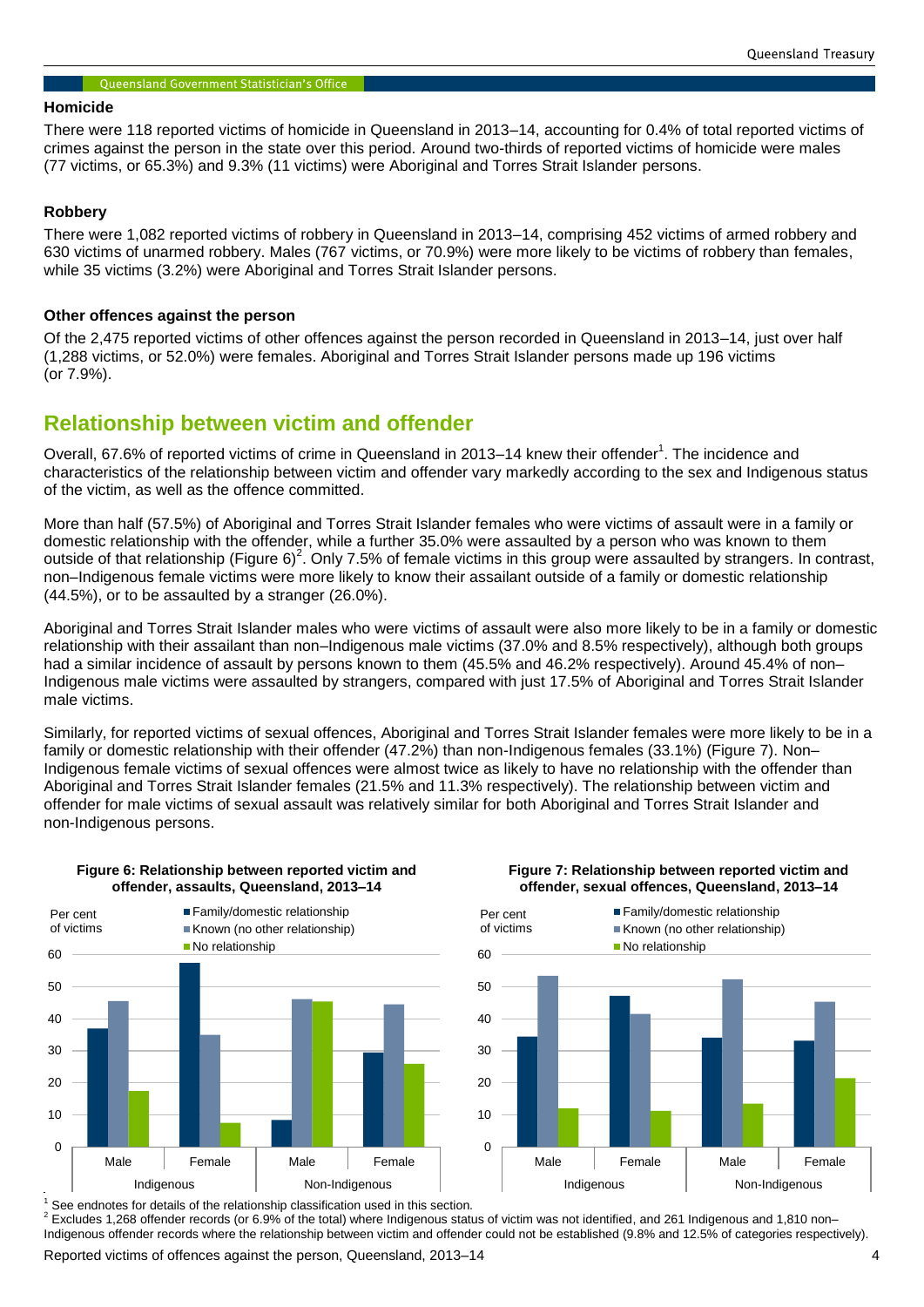#### Oueensland Government Statistician's Office

## **Reported victims by age and sex**

The age/sex profiles of reported victims of assault and sexual offences in Queensland in 2013–14 differed markedly. Male victims of assault (10,968 victims, or 59.6%) outnumbered females (7,404 victims, or 40.2%) in all age groups, while victims of sexual offences were predominantly female (3,601 victims, or 83.2%) across all age groups.

Males in the 20–29 year age category were the single largest group of assault victims (2,940 victims) followed by males aged 30–39 years (2,375 victims) (Figure 8). Female victims of assault had a younger age profile than males, with the largest grouping in the 20–29 year age category (2,033 victims) and the 10–19 year age category (1,894 victims).

Female victims of sexual offences outnumbered males across all age groups (Figure 9). Almost half (1,976 victims, or 45.7%) of all victims of sexual offences were females aged 10–19 years, while females aged 20–29 years and 0–9 years were the second and third largest groups (562 and 448 victims respectively).

Male victims of sexual offences were largely concentrated in the 0–9 year and 10–19 year age categories (226 and 333 victims respectively, or 78% of total male victims).

The number of reported victims of assault and sexual offences declined steadily in the older age categories.

## **Unique victim characteristics**

There were 23,301 unique victims of crime against the person recorded in Queensland in 2013–14. This total comprised 12,376 males (53.2%) and 10,888 females (46.8%). Aboriginal and Torres Strait Islander persons accounted for 2,930 (or 12.6%) unique victims of crime, with 18,119 non-Indigenous (77.8%) and the remainder not stated (2,252 persons, 9.7%).

Females aged 10–19 years were the single largest group of unique victims (3,462 persons), outnumbering males in this age group (2,467 persons) (Figure 10). This reflects the large number of reported victims of sexual offences, as well as the relatively large number of assault victims, in this category. There were similar numbers of unique victims recorded for females and males in the 0–9 year age group (765 and 784 persons respectively). Males were more likely than females to be counted as a unique victim in all other age groups.

Young people aged 10–19 years and young adults

**Figure 8: Reported victims of assault by age and sex, Queensland, 2013–14**



#### **Figure 9: Reported victims of sexual offences by age and sex, Queensland, 2013–14**







aged 20–29 years were most likely to be unique victims. Around one-quarter of unique victims were aged 10–19 years (5,935 persons, or 25.5% of unique victims), with a similar proportion aged 20–29 years (5,750 persons, or 24.7% of unique victims). The number and proportion of unique victims diminish in the older age groups, from 4,174 persons (17.9%) in the 30–39 age bracket to 929 persons (4.0%) of those aged 60 and over.